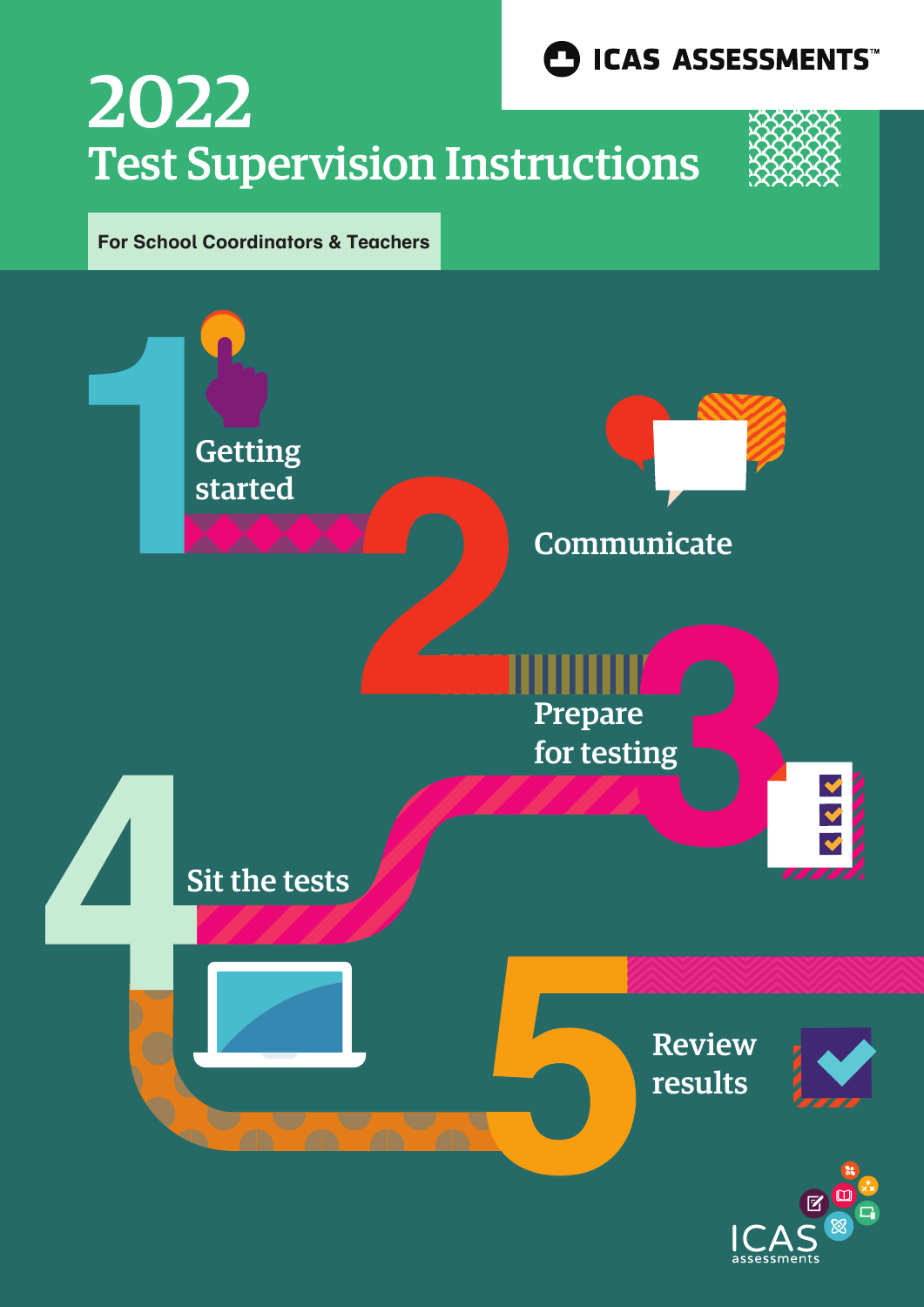

## Test Supervision Instructions

## Content

The below instructions are for teachers supervising students sitting the ICAS Assessments<sup>™</sup>.

| <b>SUPERVISION WORKFLOW CHART</b>                | 3  |
|--------------------------------------------------|----|
| <b>ENGLISH</b>                                   | 4  |
| <b>MATHEMATICS</b>                               | 6  |
| <b>SCIENCE</b>                                   | 8  |
| <b>DIGITAL TECHNOLOGIES</b>                      | 10 |
| <b>WRITING</b>                                   | 12 |
| <b>SPELLING BEE</b>                              | 14 |
| <b>YEAR LEVELS AND CORRESPONDING ICAS PAPERS</b> | 16 |
| <b>TROUBLESHOOTING TIPS</b>                      | 17 |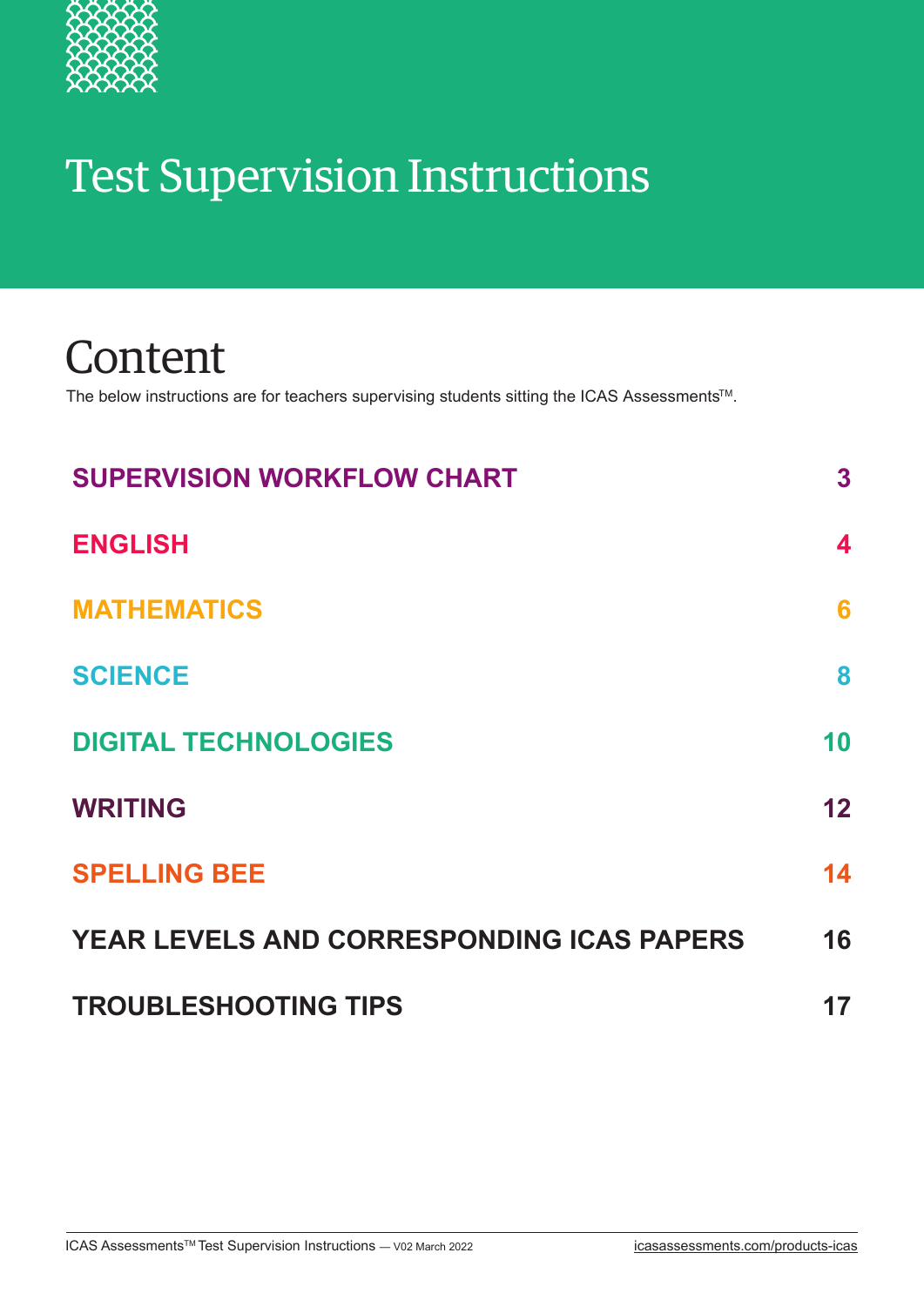# Supervision Workflow Chart

*supervise the test.*

*The supervising teacher MUST log in to the Assessments Portal to start and* 

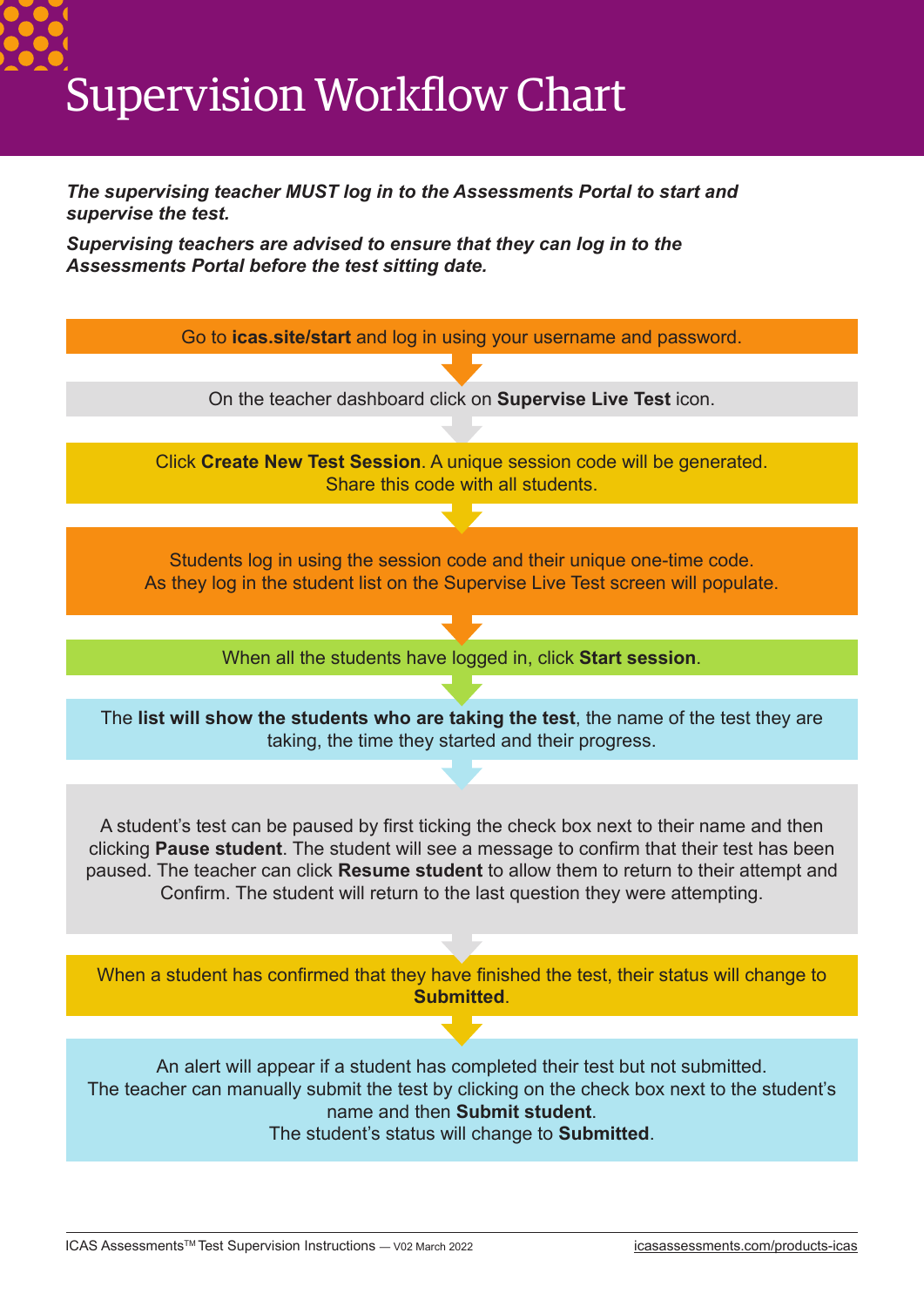## **ENGLISH**



## **BEFORE TEST DAY**

- 1. Check you can access the Assessments Portal by following the URL **[icas.site/start](https://icasassessments.janisoninsights.com/)** and locating the **Supervise live test** screen.
- 2. **Print student logins** from your teacher dashboard.
- 3. **Run the technical readiness check** on all student devices: **[icasassessments.janisoninsights.com/pages/technical-readiness\\_technical-readiness](https://icasassessments.janisoninsights.com/pages/technical-readiness_technical-readiness)**.

## **ON TEST DAY**

Administer the assessment under examination conditions.

Dictionaries, mobile phones and other personal electronic devices are not permitted.

## **Each student must have:**

- their individual one-time code
- the session code (see instructions below)
- a device that meets the [technical requirements](https://www.icasassessments.com/support-technical-requirements/): **[icasassessments.com/support-technical-requirements](http://icasassessments.com/support-technical-requirements)**
- access to the internet
- the URL **[icas.site/start](https://icasassessments.janisoninsights.com/)**

## **Blank paper and pencils or pens may be used for any working.**

- 1. Go to the Assessments Portal at **[icas.site/start](https://icasassessments.janisoninsights.com/)** and log in.
- 2. On the teacher dashboard click on **Supervise live test.** This screen will allow you to monitor your students' progress during the test.
- 3. Click **Create new test session**. Do this on test day at the scheduled sitting time.
- 4. An **8-character session code** will appear on your screen. Display this to all students.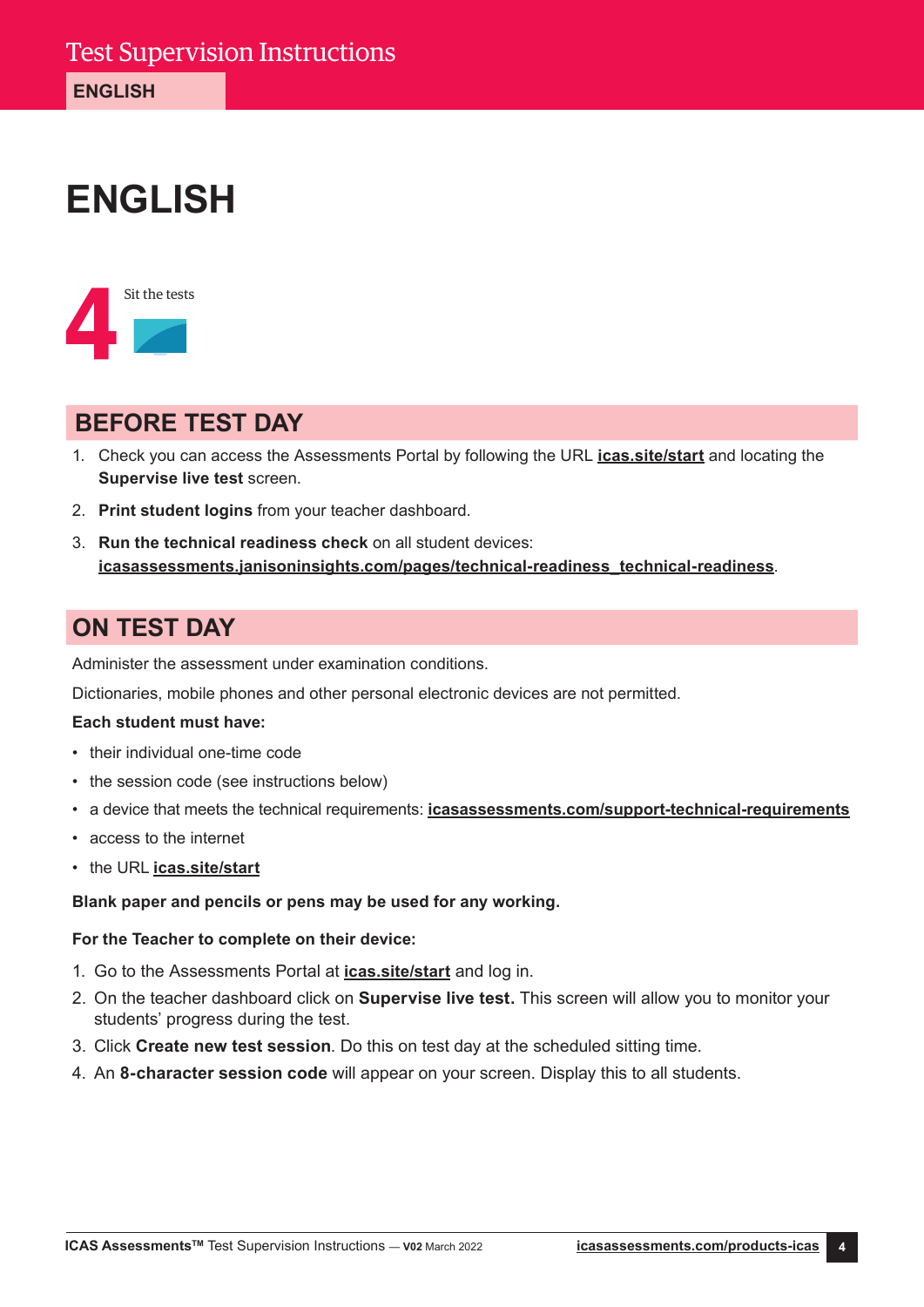## **ENGLISH**

## **ON TEST DAY TEACHER'S SCRIPT**

## **When all students are seated say:**

*You are going to complete the ICAS English test.*

- *• enter the URL [icas.site/start](https://icasassessments.janisoninsights.com/)*
- *• click on the* **ICAS** *button on the login page*
- *• enter the* **session code**
- *• click* **Next**

*• enter your individual* **one-time code** *and click* **Next***.*

*Once you have done this you will see a question on your screen: 'Are you ready to start your test?'*  **Do not** *click* **Yes** *until I tell you to.*

Help students fill in the session code and their one-time codes.

#### **Say:**

*Check that you are sitting the right test [insert the test subject and the paper].*

*Now click* **Yes***.*

*Check that* **your** *name is showing on the screen.*

*You will also see 'Wait to begin'.*

*Do not begin until I tell you to.*

*Answer all questions. Your score will be the number of correct answers. Marks are* **NOT** *deducted for wrong answers.*

#### **For Introductory Paper say:**

*There are 35 questions. You have 35 minutes to answer the questions.*

#### **For Papers A and B say:**

*There are 45 questions. You have 45 minutes to answer the questions.*

**For Papers C and D say:**

*There are 50 questions. You have 50 minutes to answer the questions.*

## **For Papers E and F say:**

*There are 55 questions. You have 55 minutes to answer the questions.*

## **For Papers G, H, I and J say:**

*There are 60 questions. You have 1 hour to answer the questions.*

**Then say:**

*Do your rough work on the paper provided.* 

Once all the students are ready, click **Start session** on your **Supervise live test** screen. The students will now see their test.

**Say:**

*You can now begin your test.*

## **Start timing and monitor the time allowed. At the end of the test say:**

*Stop work and click* **Finish***. You will see a question, 'Are you sure you want to finish the test?' Click* **Yes***. You should see the following message: 'Your test has been submitted'.*

*Click* **Logout** *and follow the prompts.* 

If a student has not reached the last question, they can click on the grid next to the question number to access the **Finish** button.

On your **Supervise live test** screen do the following:

 Check that all students have submitted their tests.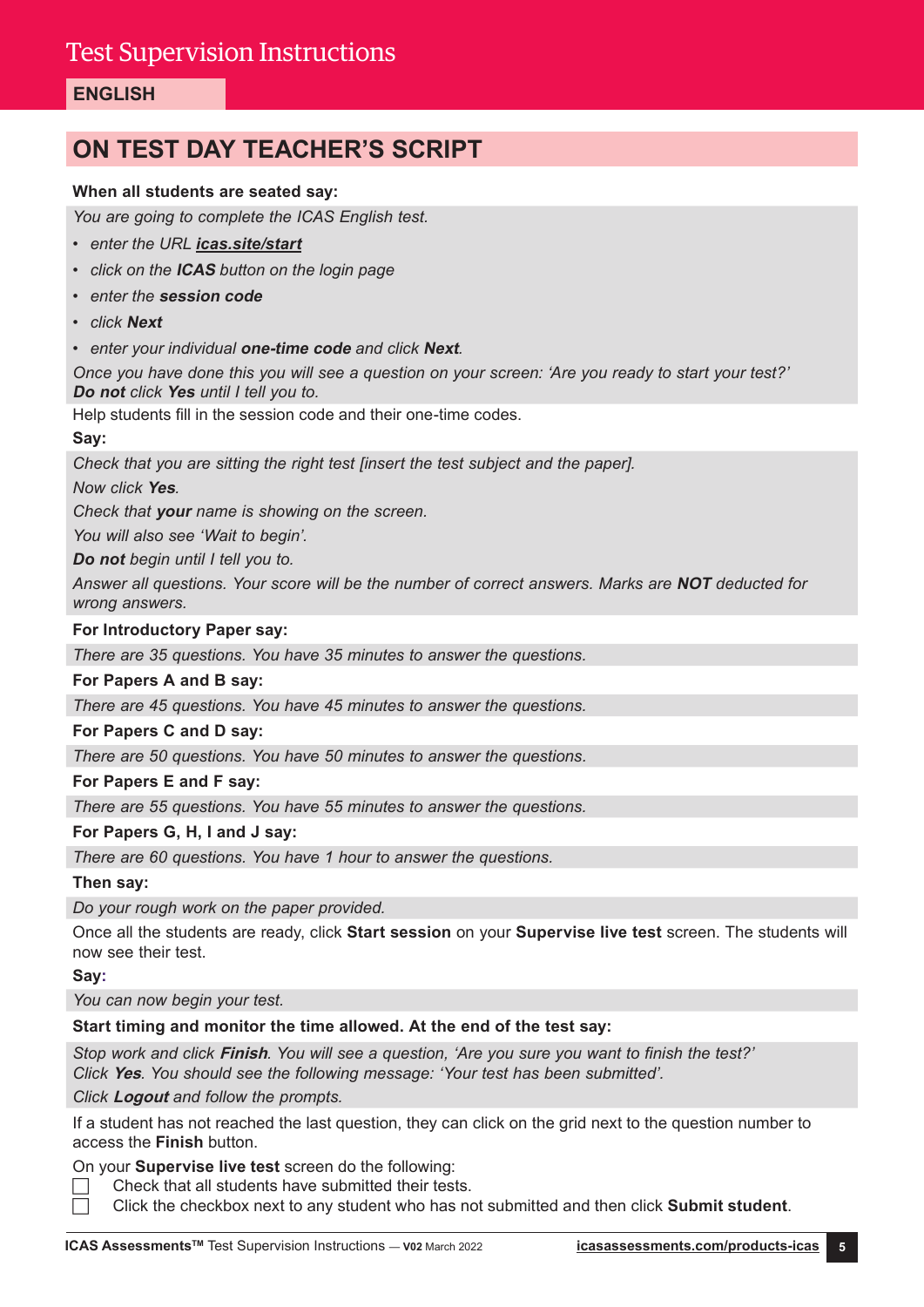## **MATHEMATICS**



## **BEFORE TEST DAY**

- 1. Check you can access the Assessments Portal by following the URL **[icas.site/start](https://icasassessments.janisoninsights.com/)** and locating the **Supervise live test** screen.
- 2. **Print student logins** from your teacher dashboard.
- 3. **Run the technical readiness check** on all student devices: **[icasassessments.janisoninsights.com/pages/technical-readiness\\_technical-readiness](https://icasassessments.janisoninsights.com/pages/technical-readiness_technical-readiness)**.

## **ON TEST DAY**

Administer the assessment under examination conditions.

Dictionaries, mobile phones and other personal electronic devices are not permitted.

## **Each student must have:**

- their individual one-time code
- the session code (see instructions below)
- a device that meets the [technical requirements](https://www.icasassessments.com/support-technical-requirements/): **[icasassessments.com/support-technical-requirements](http://icasassessments.com/support-technical-requirements)**
- access to the internet
- the URL **[icas.site/start](https://icasassessments.janisoninsights.com/)**

**Blank paper and pencils or pens may be used for any working.**

**Papers Introductory, A, B, C, and D: students are NOT allowed to use a calculator.**

**Papers E, F, G, H, I and J: students can only use the online calculator displayed on the screen with the question. Some questions do not require the use of a calculator and for these questions the online calculator may not be available on the screen.**

- 1. Go to the Assessments Portal at **[icas.site/start](https://icasassessments.janisoninsights.com/)** and log in.
- 2. On the teacher dashboard click on **Supervise live test.** This screen will allow you to monitor your students' progress during the test.
- 3. Click **Create new test session**. Do this on test day at the scheduled sitting time.
- 4. An **8-character session code** will appear on your screen. Display this to all students.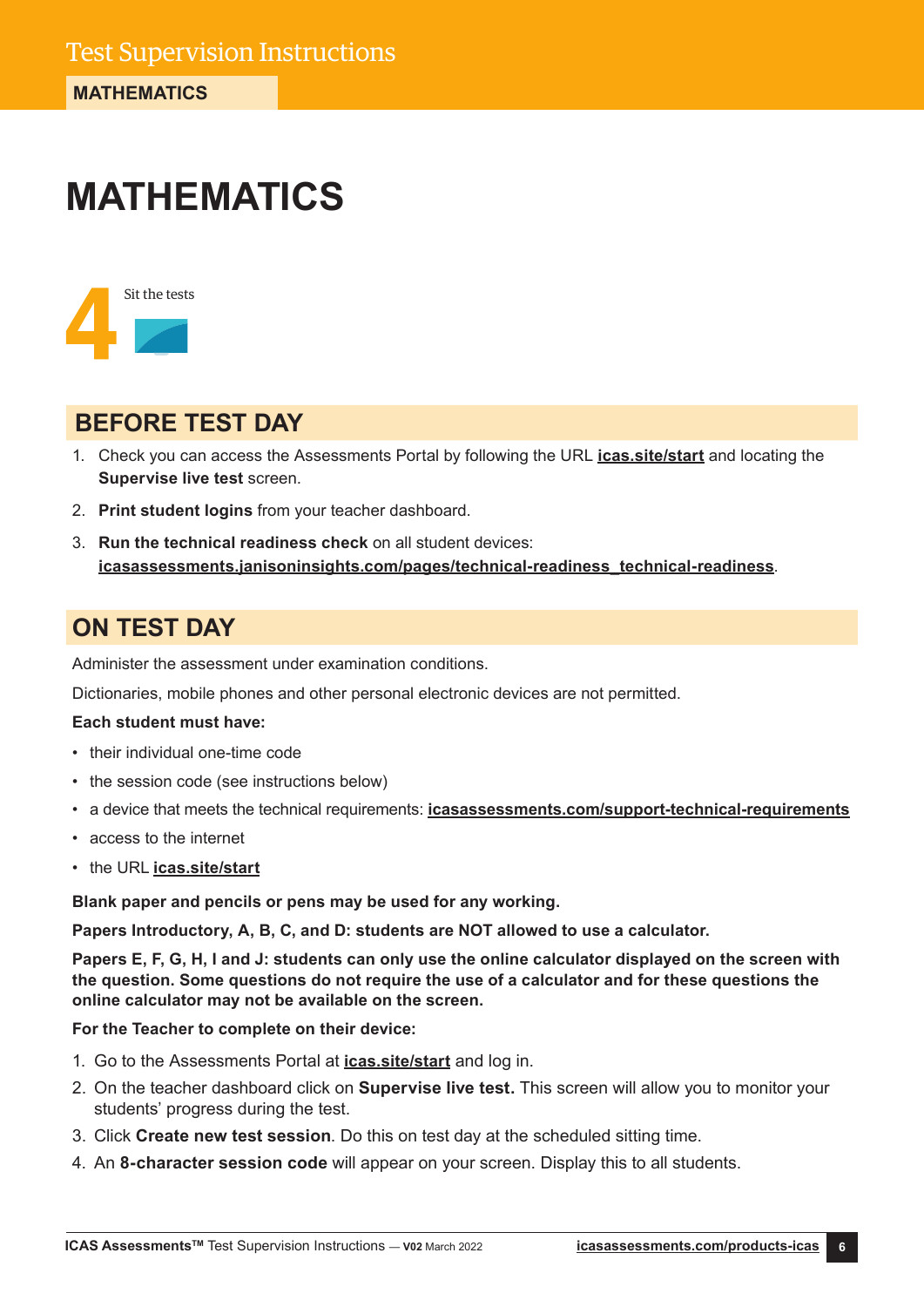## **MATHEMATICS**

## **ON TEST DAY TEACHER'S SCRIPT**

## **When all students are seated say:**

*You are going to complete the ICAS Mathematics test.*

- *• enter the URL [icas.site/start](https://icasassessments.janisoninsights.com/)*
- *• click on the* **ICAS** *button on the login page*
- *• enter the* **session code**
- *• click* **Next**
- *• enter your individual* **one-time code** *and click* **Next***.*

*Once you have done this you will see a question on your screen: 'Are you ready to start your test?'*  **Do not** *click* **Yes** *until I tell you to.*

Help students fill in the session code and their one-time codes.

## **Say:**

*Check that you are sitting the right test [insert the test subject and the paper].*

*Now click* **Yes***.*

*Check that* **your** *name is showing on the screen.*

*You will also see 'Wait to begin'.*

*Do not begin until I tell you to.*

*Answer all questions. Your score will be the number of correct answers. Marks are* **NOT** *deducted for wrong answers.*

## **For Introductory Paper say:**

*There are 30 questions. You have 35 minutes to answer the questions.*

**For Papers A, B and C say:**

*There are 40 questions. You have 45 minutes to answer the questions.*

**For Papers D, E, F, G, H, I and J say:**

*There are 40 questions. You have 1 hour to answer the questions.*

## **Then say:**

*Do your rough work on the paper provided.*

Once all the students are ready, click **Start session** on your **Supervise live test** screen. The students will now see their test.

**Say:**

*You can now begin your test.*

## **Start timing and monitor the time allowed. At the end of the test say:**

*Stop work and click* **Finish***. You will see a question, 'Are you sure you want to finish the test?' Click* **Yes***. You should see the following message: 'Your test has been submitted'.*

*Click* **Logout** *and follow the prompts.* 

If a student has not reached the last question, they can click on the grid next to the question number to access the **Finish** button.

On your **Supervise live test** screen do the following:

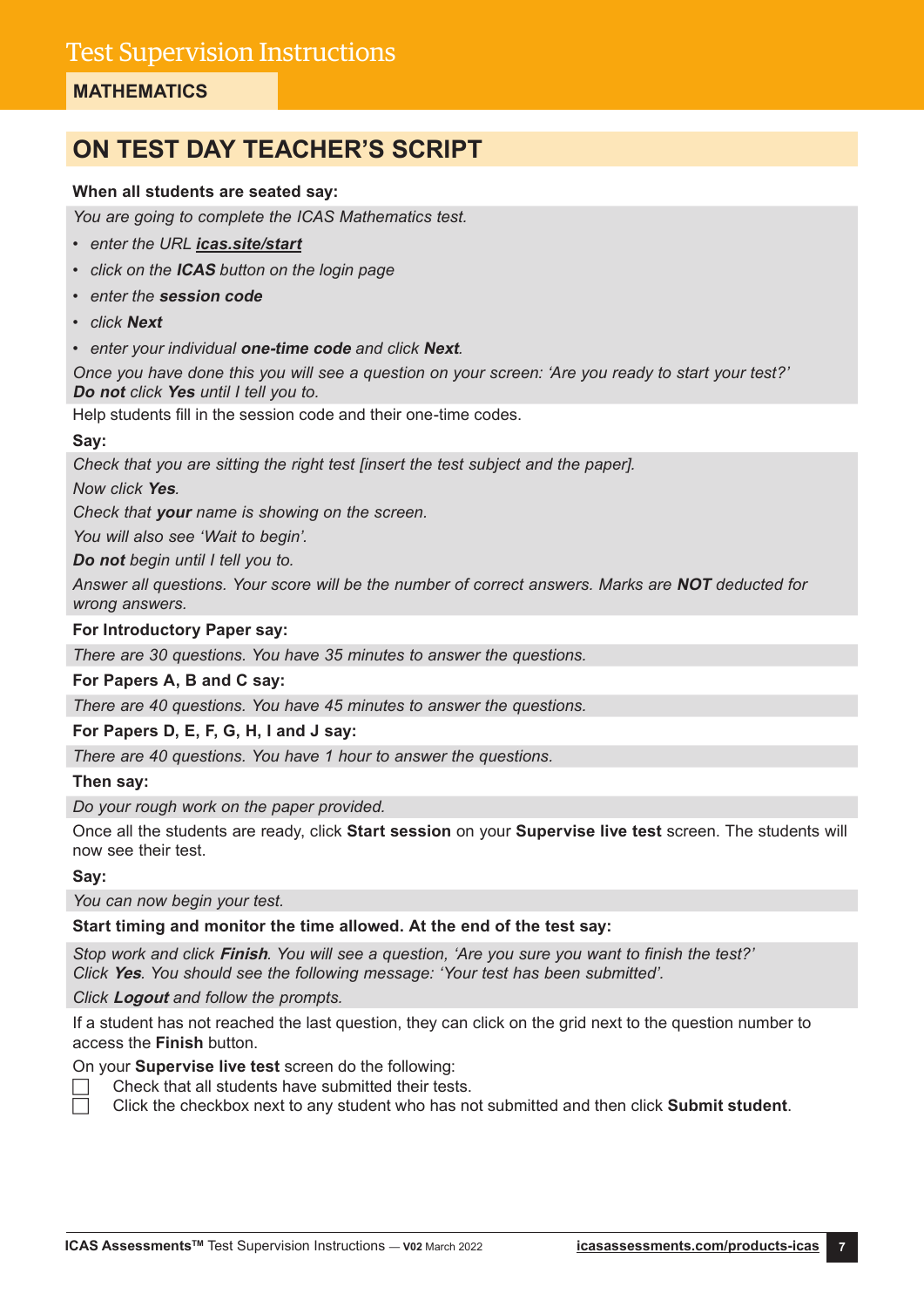## **SCIENCE**



## **BEFORE TEST DAY**

- 1. Check you can access the Assessments Portal by following the URL **[icas.site/start](https://icasassessments.janisoninsights.com/)** and locating the **Supervise live test** screen.
- 2. **Print student logins** from your teacher dashboard.
- 3. **Run the technical readiness check** on all student devices: **[icasassessments.janisoninsights.com/pages/technical-readiness\\_technical-readiness](https://icasassessments.janisoninsights.com/pages/technical-readiness_technical-readiness)**.

## **ON TEST DAY**

Administer the assessment under examination conditions.

Dictionaries, mobile phones and other personal electronic devices are not permitted.

## **Each student must have:**

- their individual one-time code
- the session code (see instructions below)
- a device that meets the [technical requirements](https://www.icasassessments.com/support-technical-requirements/): **[icasassessments.com/support-technical-requirements](http://icasassessments.com/support-technical-requirements)**
- access to the internet
- the URL **[icas.site/start](https://icasassessments.janisoninsights.com/)**

**Blank paper and pencils or pens may be used for any working.**

**Students may use the online calculator provided in the Assessments Portal.**

- 1. Go to the Assessments Portal at **[icas.site/start](https://icasassessments.janisoninsights.com/)** and log in.
- 2. On the teacher dashboard click on **Supervise live test.** This screen will allow you to monitor your students' progress during the test.
- 3. Click **Create new test session**. Do this on test day at the scheduled sitting time.
- 4. An **8-character session code** will appear on your screen. Display this to all students.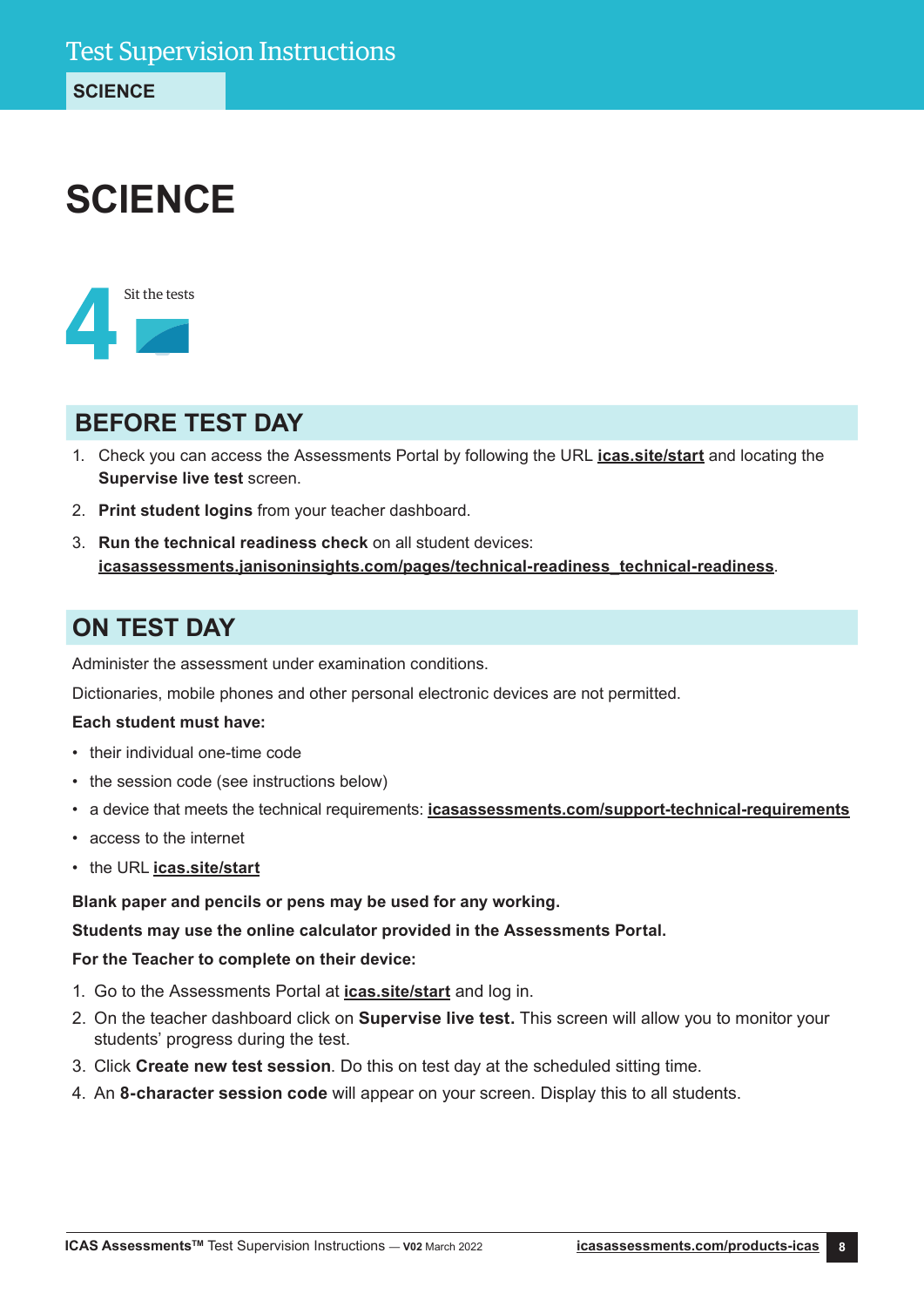## **SCIENCE**

## **ON TEST DAY TEACHER'S SCRIPT**

## **When all students are seated say:**

*You are going to complete the ICAS Science test.*

- *• enter the URL [icas.site/start](https://icasassessments.janisoninsights.com/)*
- *• click on the* **ICAS** *button on the login page*
- *• enter the* **session code**
- *• click* **Next**
- *• enter your individual* **one-time code** *and click* **Next***.*

*Once you have done this you will see a question on your screen: 'Are you ready to start your test?'*  **Do not** *click* **Yes** *until I tell you to.*

Help students fill in the session code and their one-time codes.

#### **Say:**

*Check that you are sitting the right test [insert the test subject and the paper].*

*Now click* **Yes***.*

*Check that* **your** *name is showing on the screen.*

*You will also see 'Wait to begin'.*

*Do not begin until I tell you to.*

*Answer all questions. Your score will be the number of correct answers. Marks are* **NOT** *deducted for wrong answers.*

#### **For Papers Introductory, A and B say:**

*There are 30 questions. You have 45 minutes to answer the questions.*

## **For Papers C and D say:**

*There are 40 questions. You have 55 minutes to answer the questions.*

**For Papers E, F, G, H, I and J say:**

*There are 40 questions. You have 1 hour to answer the questions.*

#### **Then say:**

*Do your rough work on the paper provided.* 

Once all the students are ready, click **Start session** on your **Supervise live test** screen. The students will now see their test.

**Say:**

#### *You can now begin your test.*

## **Start timing and monitor the time allowed. At the end of the test say:**

*Stop work and click* **Finish***. You will see a question, 'Are you sure you want to finish the test?' Click* **Yes***. You should see the following message: 'Your test has been submitted'.*

*Click* **Logout** *and follow the prompts.*

If a student has not reached the last question, they can click on the grid next to the question number to access the **Finish** button.

On your **Supervise live test** screen do the following:

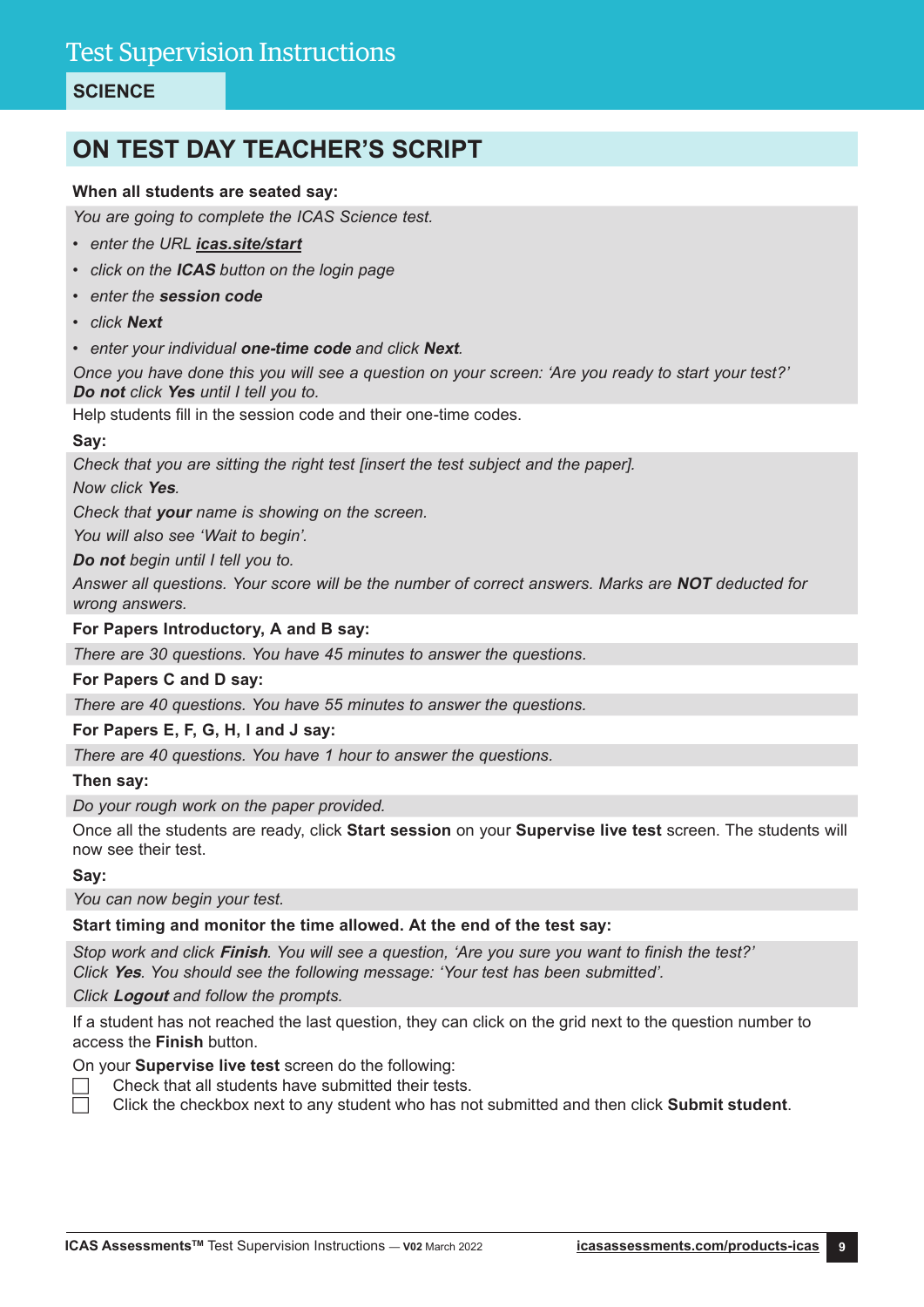## **DIGITAL TECHNOLOGIES**



## **BEFORE TEST DAY**

- 1. Check you can access the Assessments Portal by following the URL **[icas.site/start](https://icasassessments.janisoninsights.com/)** and locating the **Supervise live test** screen.
- 2. **Print student logins** from your teacher dashboard.
- 3. **Run the technical readiness check** on all student devices: **[icasassessments.janisoninsights.com/pages/technical-readiness\\_technical-readiness](https://icasassessments.janisoninsights.com/pages/technical-readiness_technical-readiness)**.

## **ON TEST DAY**

Administer the assessment under examination conditions.

Dictionaries, mobile phones and other personal electronic devices are not permitted.

## **Each student must have:**

- their individual one-time code
- the session code (see instructions below)
- a device that meets the [technical requirements](https://www.icasassessments.com/support-technical-requirements/): **[icasassessments.com/support-technical-requirements](http://icasassessments.com/support-technical-requirements)**
- access to the internet
- the URL **[icas.site/start](https://icasassessments.janisoninsights.com/)**

## **Blank paper and pencils or pens may be used for any working.**

**Students are NOT allowed to use a calculator.**

- 1. Go to the Assessments Portal at **[icas.site/start](https://icasassessments.janisoninsights.com/)** and log in.
- 2. On the teacher dashboard click on **Supervise live test.** This screen will allow you to monitor your students' progress during the test.
- 3. Click **Create new test session**. Do this on test day at the scheduled sitting time.
- 4. An **8-character session code** will appear on your screen. Display this to all students.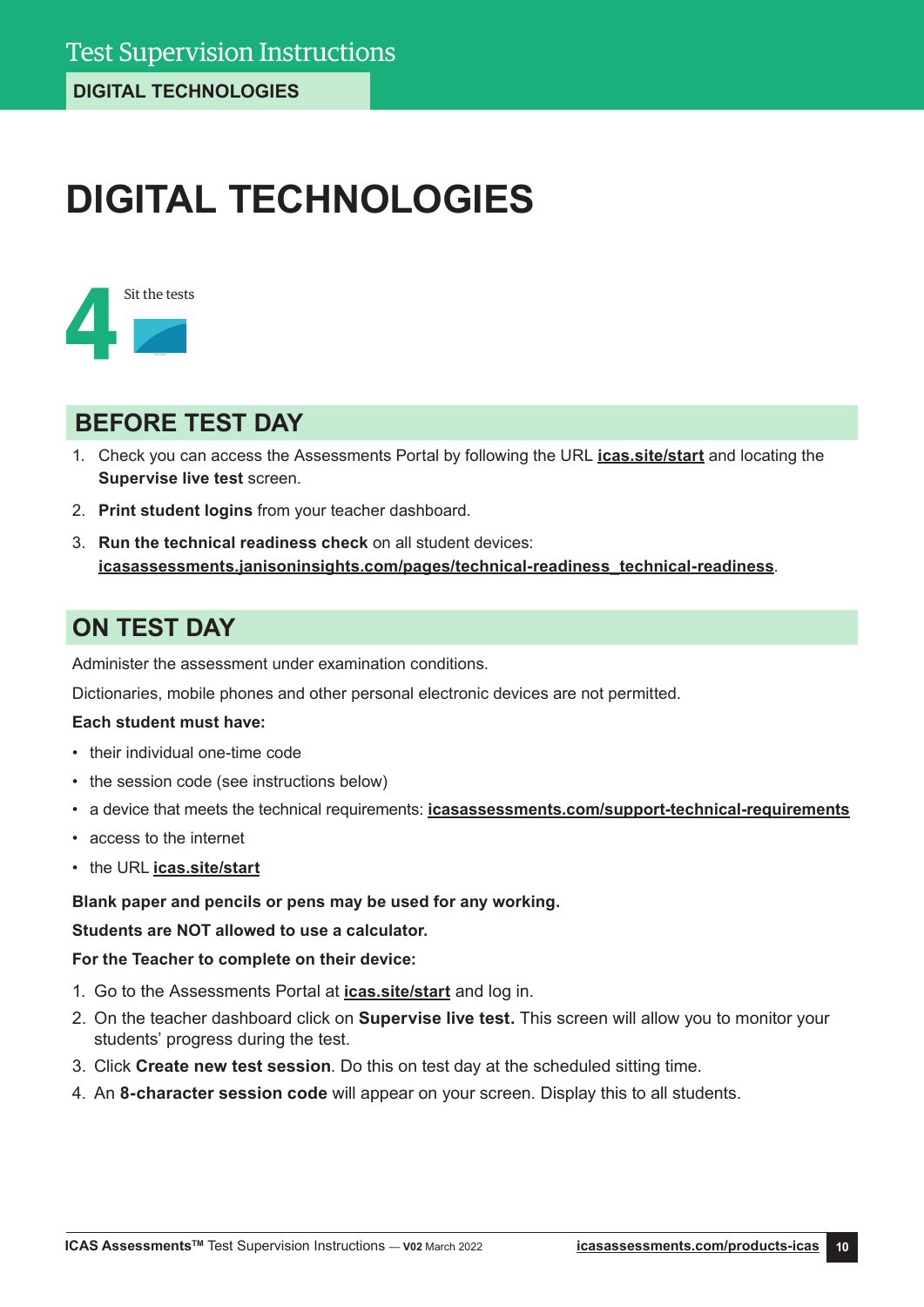## **DIGITAL TECHNOLOGIES**

## **ON TEST DAY TEACHER'S SCRIPT**

## **When all students are seated say:**

*You are going to complete the ICAS Digital Technologies test.*

- *• enter the URL [icas.site/start](https://icasassessments.janisoninsights.com/)*
- *• click on the* **ICAS** *button on the login page*
- *• enter the* **session code**
- *• click* **Next**
- *• enter your individual* **one-time code** *and click* **Next***.*

*Once you have done this you will see a question on your screen: 'Are you ready to start your test?'*  **Do not** *click* **Yes** *until I tell you to.*

Help students fill in the session code and their one-time codes.

## **Say:**

*Check that you are sitting the right test [insert the test subject and the paper].*

*Now click* **Yes***.*

*Check that* **your** *name is showing on the screen.*

*You will also see 'Wait to begin'.*

*Do not begin until I tell you to.*

*Answer all questions. Your score will be the number of correct answers. Marks are* **NOT** *deducted for wrong answers.*

## **For Papers Introductory, A and B say:**

*There are 30 questions. You have 30 minutes to answer the questions.*

## **For Papers C and D say:**

*There are 35 questions. You have 35 minutes to answer the questions.*

## **For Papers E, F, G and H say:**

*There are 40 questions. You have 40 minutes to answer the questions.*

## **Then say:**

*Do your rough work on the paper provided.* 

Once all the students are ready, click **Start session** on your **Supervise live test** screen. The students will now see their test.

**Say:**

*You can now begin your test.*

## **Start timing and monitor the time allowed. At the end of the test say:**

*Stop work and click* **Finish***. You will see a question, 'Are you sure you want to finish the test?' Click* **Yes***. You should see the following message: 'Your test has been submitted'.*

*Click* **Logout** *and follow the prompts.* 

If a student has not reached the last question, they can click on the grid next to the question number to access the **Finish** button.

On your **Supervise live test** screen do the following:

 Check that all students have submitted their tests.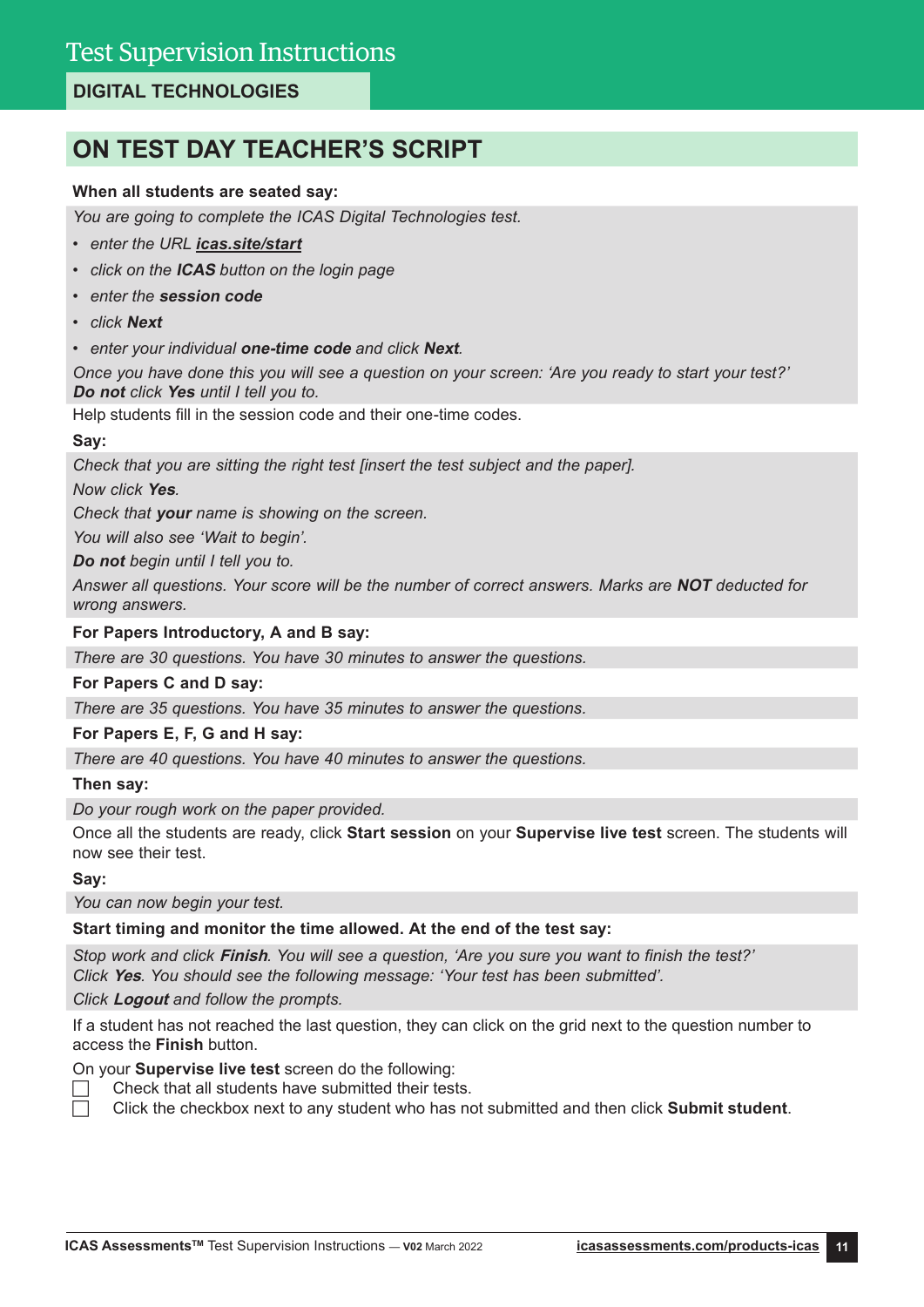## **WRITING**



## **BEFORE TEST DAY**

- 1. Check you can access the Assessments Portal by following the URL **[icas.site/start](https://icasassessments.janisoninsights.com/)** and locating the **Supervise live test** screen.
- 2. **Print student logins** from your teacher dashboard.
- 3. **Run the technical readiness check** on all student devices: **[icasassessments.janisoninsights.com/pages/technical-readiness\\_technical-readiness](https://icasassessments.janisoninsights.com/pages/technical-readiness_technical-readiness)**.
- 4. Install the locked-down browser, called **Janison Replay**, onto each students' device.

## **ON TEST DAY**

Administer the assessment under examination conditions.

Dictionaries, mobile phones and other personal electronic devices are not permitted.

## **Each student must have:**

- their individual one-time code
- the session code (see instructions below)
- a device that meets the [technical requirements](https://www.icasassessments.com/support-technical-requirements/): **[icasassessments.com/support-technical-requirements](http://icasassessments.com/support-technical-requirements)**
- access to the internet.

## **Blank paper and pencils or pens may be used for any working.**

## **For the Teacher to complete on their device:**

- 1. Go to the Assessments Portal at **[icas.site/start](https://icasassessments.janisoninsights.com/)** and log in.
- 2. On the teacher dashboard click on **Supervise live test.** This screen will allow you to monitor your students' progress during the test.
- 3. Click **Create new test session**. Do this on test day at the scheduled sitting time.
- 4. An **8-character session code** will appear on your screen. Display this to all students.

Note: If you are using Chromebooks, you should refer to the School Coordinator or IT specialist at your school for instructions on how to log out at the end of the test.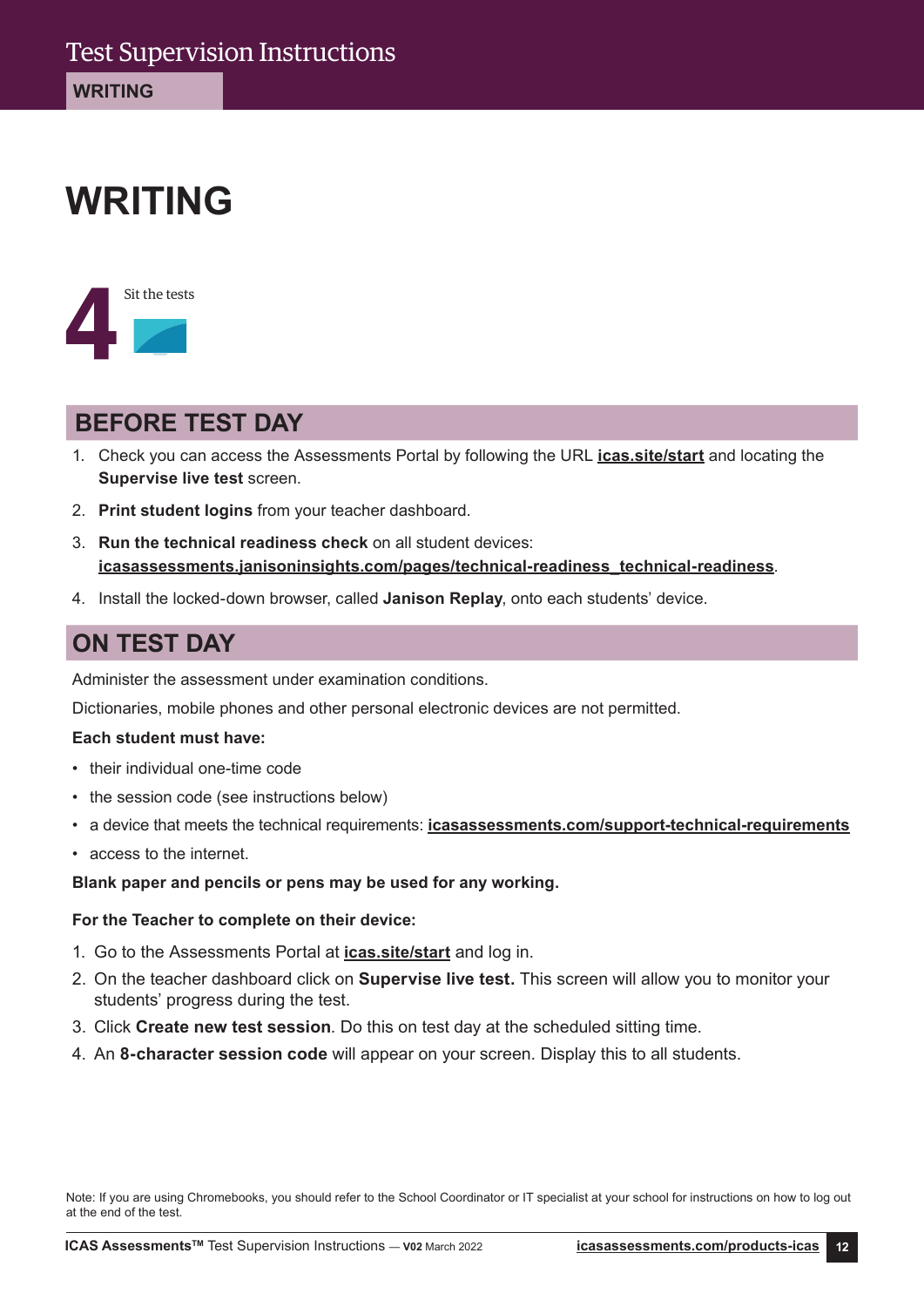## **WRITING**

## **ON TEST DAY TEACHER'S SCRIPT**

## **When all students are seated say:**

*You are going to complete the ICAS Writing test.*

- *• click on the Janison Replay icon on your desktop/home screen*
- *• select* **Start a test**
- *• enter the* **session code**
- *• click* **Next**
- *• enter your individual* **one-time code** *and click* **Next***.*

*Once you have done this you will see a question on your screen: 'Are you ready to start your test?'*  **Do not** *click* **Yes** *until I tell you to.*

Help students fill in the session code and their one-time codes.

#### **Say:**

*Check that you are sitting the right test [insert the test subject and the paper]. Now click* **Yes***.*

*Check that* **your** *name is showing on the screen.*

*You will see 'Wait to begin'. You have 35 minutes to complete the task: 5 minutes planning, 25 minutes writing and 5 minutes to check your work.*

*You have a maximum of 450 words. The number below your writing space will tell you how many words you have left.*

*When you start the test you will be locked out of all other applications and programs on your device until you have completed and submitted your test.*

Once all the students are ready, click **Start session** on your **Supervise Live Test** screen. The students will now see their test.

#### **Say:**

*Now read the Writing task and hints. Please raise your hand if there are any words you are unfamiliar with. Do not start writing until I tell you to.*

#### **Then say:**

*Now spend the next 5 minutes planning your writing using the blank paper provided. Use the dot points in the Writing task to help you.*

#### **Start timing. After 5 minutes say:**

*You now have 25 minutes to complete your writing by typing into the Assessment Portal. Use the Back and Next buttons on the screen to move between the task and hints and your writing space.*

#### **After 25 minutes say:**

*It is time to stop writing. You should spend the next 5 minutes checking your work. Use the hints to help with your editing.*

#### **After 5 minutes say:**

*Stop work and click* **Finish***. You will see a question 'Are you sure you want to finish the test?' Click* **Yes***. You should see the following message: 'Your test has been submitted'.*

*To exit the locked-down browser click* **Logout** *and follow the instructions.*

#### *Then click Exit Janison Replay and click* **Yes***.*

On your **Supervise live test** screen do the following:

- Check that all students have submitted their tests.
- Click the checkbox next to any student who has not submitted and then click **Submit student**.\*

\*Further information on managing test delivery is available in Section 2 of the ICAS Assessments TM User Guide (Spelling Bee and Writing).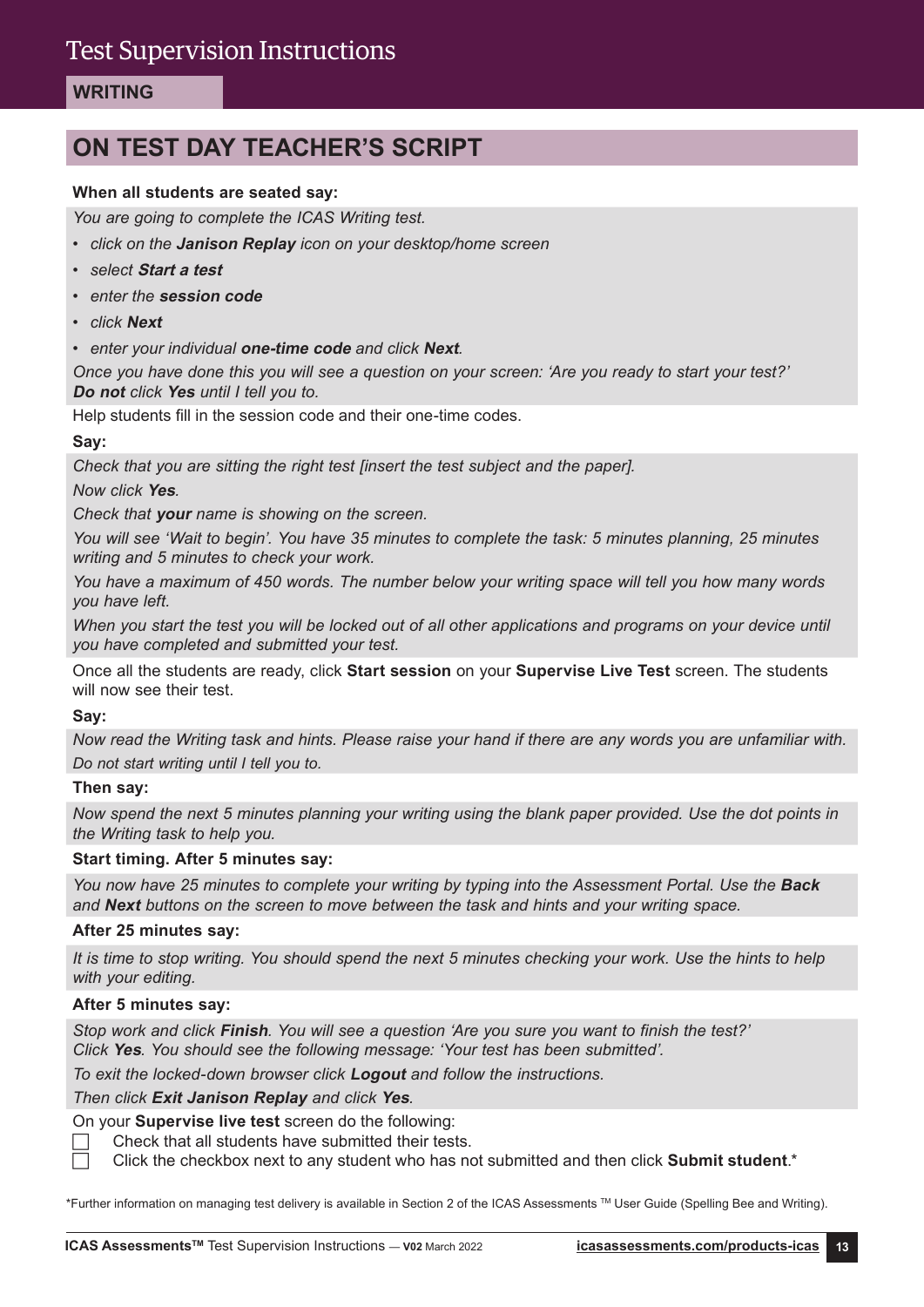## **SPELLING BEE**



## **BEFORE TEST DAY**

- 1. Check you can access the Assessments Portal by following the URL **[icas.site/start](https://icasassessments.janisoninsights.com/)** and locating the **Supervise live test** screen.
- 2. **Print student logins** from your teacher dashboard.
- 3. **Run the technical readiness check** on all student devices: **[icasassessments.janisoninsights.com/pages/technical-readiness\\_technical-readiness](https://icasassessments.janisoninsights.com/pages/technical-readiness_technical-readiness)**.
- 4. Install the locked-down browser, called **Janison Replay**, onto each students' device.

## **ON TEST DAY**

Administer the assessment under examination conditions.

Dictionaries, mobile phones and other personal electronic devices are not permitted.

## **Each student must have:**

- their individual one-time code
- the session code (see instructions below)
- a device that meets the [technical requirements](https://www.icasassessments.com/support-technical-requirements/): **[icasassessments.com/support-technical-requirements](http://icasassessments.com/support-technical-requirements)**
- access to the internet
- headsets/headphones.

## **Blank paper and pencils or pens may be used for any working.**

## **For the Teacher to complete on their device:**

- 1. Go to the Assessments Portal at **[icas.site/start](https://icasassessments.janisoninsights.com/)** and log in.
- 2. On the teacher dashboard click on **Supervise live test.** This screen will allow you to monitor your students' progress during the test.
- 3. Click **Create new test session**. Do this on test day at the scheduled sitting time.
- 4. An **8-character session code** will appear on your screen. Display this to all students.

Note: If you are using Chromebooks, you should refer to the School Coordinator or IT specialist at your school for instructions on how to log out at the end of the test.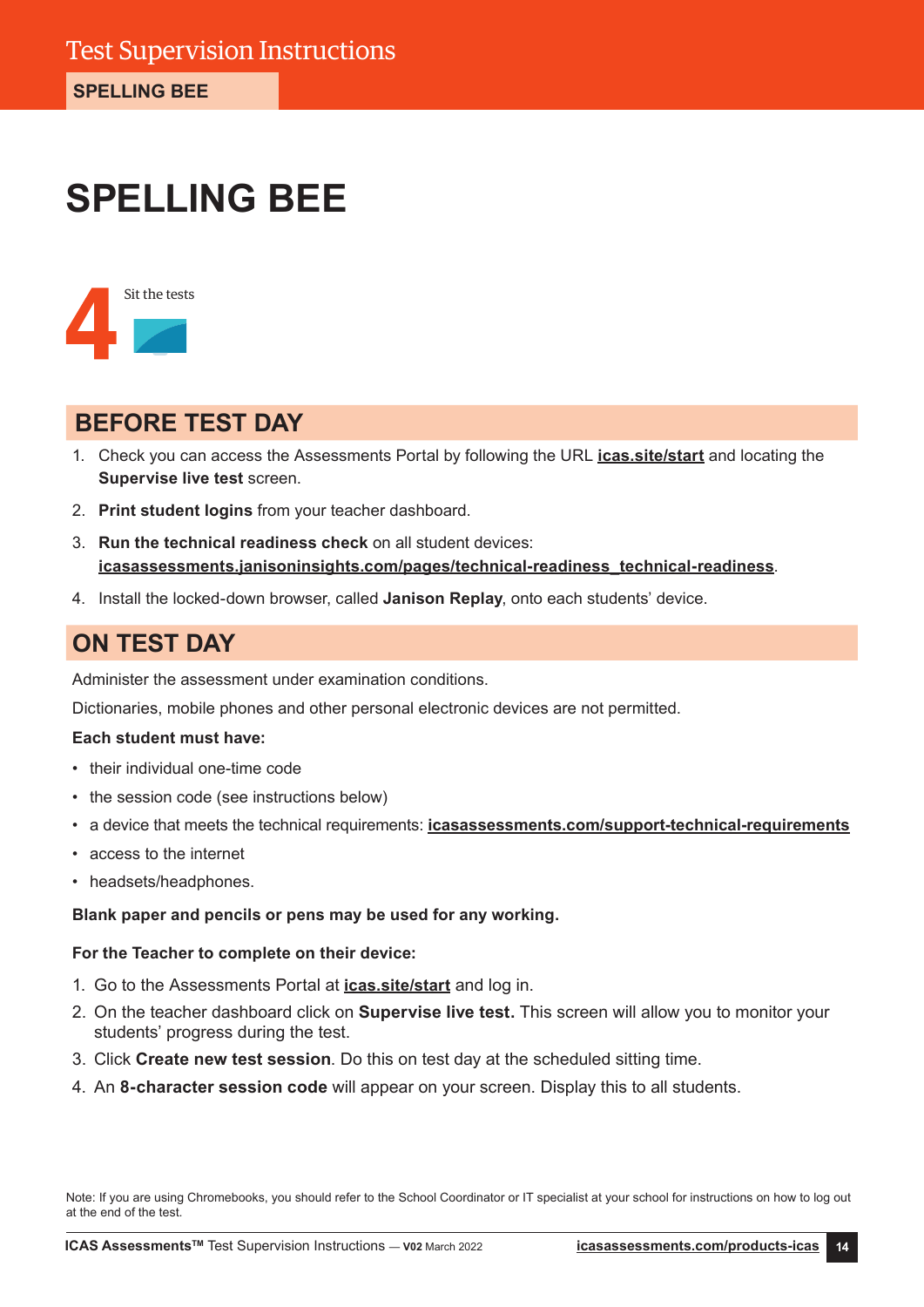## **SPELLING BEE**

## **ON TEST DAY TEACHER'S SCRIPT**

## **When all students are seated say:**

*You are going to complete the ICAS Spelling Bee test.*

- *• click on the Janison Replay icon on your desktop/home screen.*
- *• select* **Start a test**
- *• enter the* **session code**
- *• click* **Next**
- *• enter your individual* **one-time code** *and click* **Next***.*

*Once you have done this you will see a question on your screen: 'Are you ready to start your test?'*  **Do not** *click* **Yes** *until I tell you to.*

Help students fill in the session code and their one-time codes.

## **Say:**

*Check that you are sitting the right test [insert the test subject and the paper].*

*Now click* **Yes***.*

*Check that* **your** *name is showing on the screen.*

*You will also see 'Wait to begin'.*

*Do not begin until I tell you to.*

*Answer all questions. Your score will be the number of correct answers. Marks are* **NOT** *deducted for wrong answers.*

*When you start the test, you will be locked out of all other applications and programs on your device until you have completed and submitted your test.*

## **For Introductory Paper say:**

*There are 35 questions. You have 40 minutes to answer the questions.*

## **For Paper A say:**

*There are 40 questions. You have 40 minutes to answer the questions.*

## **For Papers B and C say:**

*There are 45 questions. You have 40 minutes to answer the questions.*

## **For Papers D and E say:**

*There are 50 questions. You have 40 minutes to answer the questions.*

## **Then say:**

*Do your rough work on the paper provided.* 

Once all the students are ready, click **Start session** on your **Supervise live test** screen. The students will now see their test.

**Say:**

*You can now begin your test.*

## **Start timing and monitor the time allowed. At the end of the test say:**

*Stop work and click* **Finish***. You will see a question, 'Are you sure you want to finish the test?' Click* **Yes***. You should see the following message: 'Your test has been submitted'.*

*To exit the locked-down browser click* **Logout** *and follow the instructions.*

*Then click Exit Janison Replay and click* **Yes***.*

If a student has not reached the last question, they can click on the grid next to the question number to access the **Finish** button.

On your **Supervise live test** screen do the following:

 Check that all students have submitted their tests.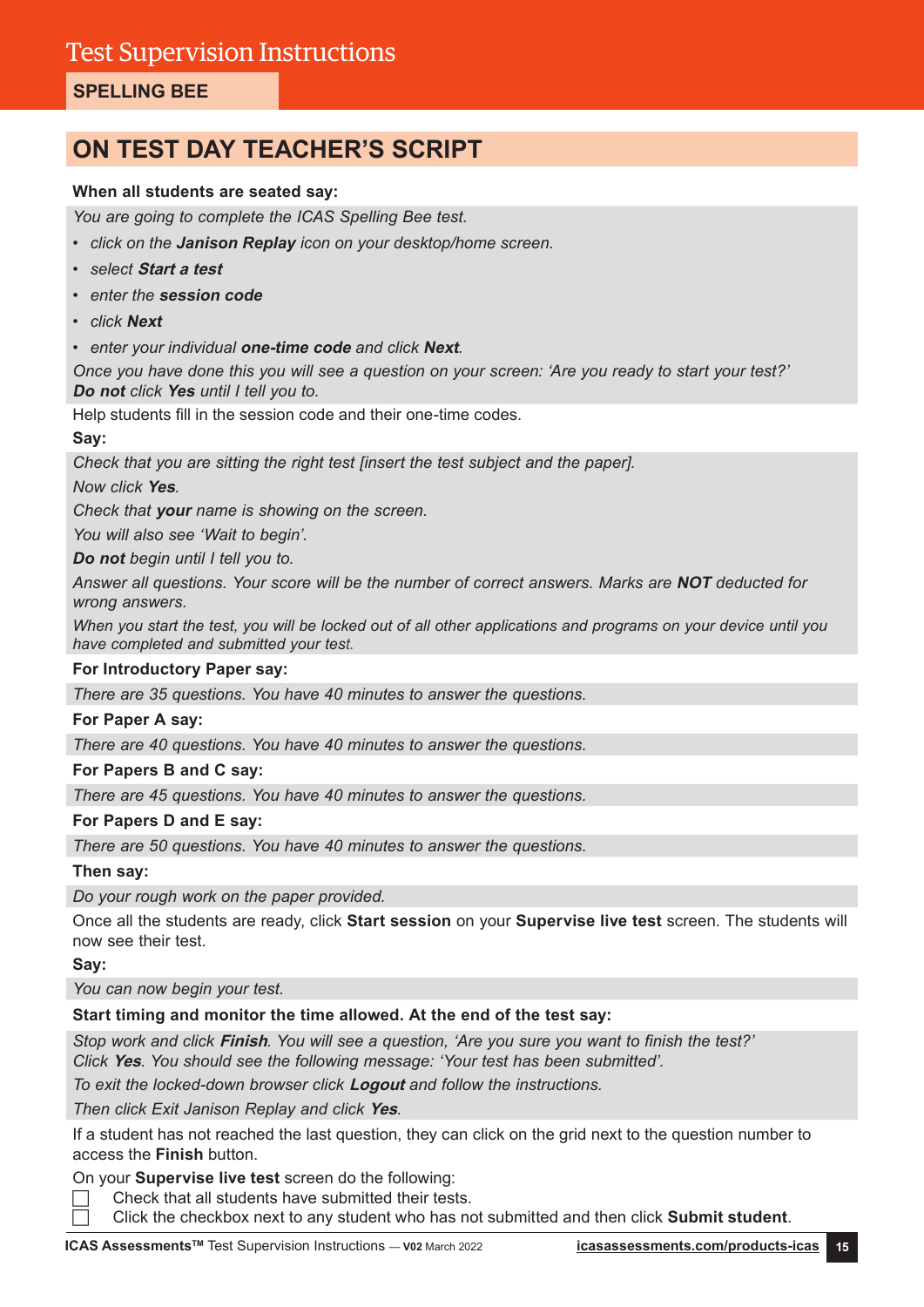ICAS Assessments™ for different year levels can be identified by the letter in the name of the assessment (for example Paper A is for Year 3 in Australia). The equivalent year levels for each country can be found below:

| <b>YEAR LEVELS AND CORRESPONDING ICAS PAPERS</b> |                |                |                |                |                |                |                                 |                |                  |                |                |
|--------------------------------------------------|----------------|----------------|----------------|----------------|----------------|----------------|---------------------------------|----------------|------------------|----------------|----------------|
| Paper                                            | <b>INTRO</b>   | A              | $\, {\bf B}$   | $\mathbf C$    | D              | Е              | F                               | G              | н                |                | J              |
| Australia <sup>1</sup>                           | $\overline{2}$ | 3              | $\overline{4}$ | 5              | $6\phantom{1}$ | $\overline{7}$ | 8                               | 9              | 10               | 11             | 12             |
| <b>Brunei</b>                                    | <b>NA</b>      | P <sub>3</sub> | P <sub>4</sub> | P <sub>5</sub> | P <sub>6</sub> | F1             | F <sub>2</sub> , F <sub>3</sub> | F4             | F <sub>5</sub>   | PU1            | <b>NA</b>      |
| Cambodia                                         | <b>NA</b>      | 3              | $\overline{4}$ | 5              | $\,6\,$        | $\overline{7}$ | 8                               | 9              | 10               | 11             | <b>NA</b>      |
| China                                            | <b>NA</b>      | 3              | $\overline{4}$ | 5              | $6\phantom{1}$ | $\overline{7}$ | 8                               | 9              | 10               | 11             | 12             |
| <b>Hong Kong</b>                                 | <b>NA</b>      | P <sub>3</sub> | P <sub>4</sub> | P <sub>5</sub> | P <sub>6</sub> | F1             | F <sub>2</sub>                  | F <sub>3</sub> | F <sub>4</sub>   | F <sub>5</sub> | <b>NA</b>      |
| Indonesia                                        | 3              | $\overline{4}$ | 5              | 6              | $\overline{7}$ | 8              | 9                               | 10             | 11               | 12             | <b>NA</b>      |
| <b>Malaysia</b>                                  | S <sub>2</sub> | S <sub>3</sub> | S <sub>4</sub> | S <sub>5</sub> | S <sub>6</sub> | F1             | F2                              | F <sub>3</sub> | F <sub>4</sub>   | F5, L6         | U <sub>6</sub> |
| New Zealand/Pacific <sup>2</sup>                 | 3              | $\overline{4}$ | $\overline{5}$ | 6              | $\overline{7}$ | 8              | 9                               | 10             | 11               | 12             | 13             |
| <b>Philippines</b>                               | $\overline{2}$ | 3              | $\overline{4}$ | 5              | $6\phantom{1}$ | $\overline{7}$ | 8                               | 9              | 10               | 11             | 12             |
| Singapore                                        | <b>NA</b>      | P <sub>2</sub> | P <sub>3</sub> | P <sub>4</sub> | P <sub>5</sub> | P <sub>6</sub> | Sec1                            | Sec2           | Sec <sub>3</sub> | Sec4, Sec5     | <b>NA</b>      |
| Vietnam                                          | <b>NA</b>      | 3              | $\overline{4}$ | 5              | $6\phantom{1}$ | $\overline{7}$ | 8                               | 9              | 10               | 11             | <b>NA</b>      |
| <b>Pakistan</b>                                  | $\overline{2}$ | 3              | $\overline{4}$ | 5              | $6\phantom{1}$ | $\overline{7}$ | 8                               | 9              | 10               | 11             | 12             |

1. All international schools registered have an 8-digit school code starting with 46 and should sit the papers according to the Australian year levels.

2. Pacific Region: Papua New Guinea and Fiji.